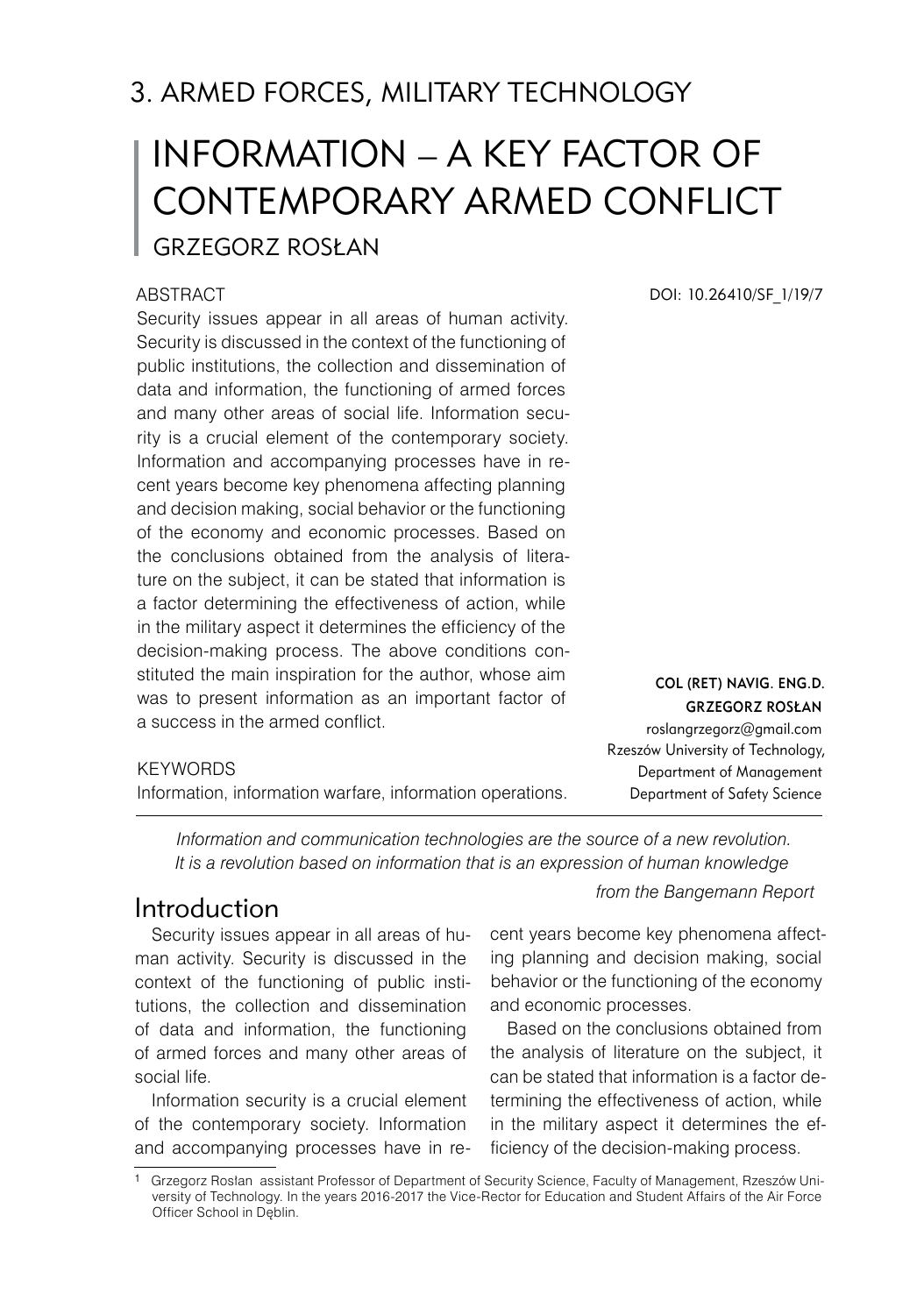The above conditions constituted the main inspiration for the author, whose aim was to present information as an important factor of a success in the armed conflict.

The realities of the modern world induce a new threat assessment both in the external and internal environment. A modern war is not only about armies, but also – and more often – about informal actions destroying the economy of the opponent (the enemy), destructively affecting financial systems, causing social unrest and political chaos1 .

In the military sphere, the information potential of military intelligence allows you to effectively plan and carry out combat tasks, and enables the exchange of information essential for the security of the state or alliance. Nowadays, the struggle for information advantage and domination is inseparable from human activity, and its essence comes down to obtaining information about the real or potential threat.

In the *Dictionary of Foreign Words and Foreign-language Phrase*s we read that *information is equated with thought objects reflecting all forms of news, communicative items, knowledge of events*<sup>2</sup> . In turn, J. Seidler states that *information can be called everything that is used for a more efficient selection of activities leading to a certain goal* <sup>3</sup>. At the same time, he states that when talking about efficiency, it is necessary to remember that having and using the right information can be used to accomplish deliberate actions better without significant increase of material resources or energy consumed<sup>4</sup>. On the basis of the analysis, it was

assumed that the designatum of the term "information", in factual meaning, should be identified with the name of the content of the sensual perception of the stimulus, and in the functional sense – with the information process. An informational advantage is a goal that can be obtained by conducting information operations (fight for information). An informational advantage is also a means to achieve other goals, for example political, economic or military at a strategic or operational level. The fight for information is conducted with the intention of achieving success (information advantage), but it is also conducted in order to prevent the other party (the enemy) from gaining an informational advantage.

#### Information as an important factor in success of the fight

The fight for information takes place from the moment the first group interests are formed. It is conducted in every field, especially in the economic, political and military areas. Its goal was, is and will be to get more information than your opponent (the enemy), mislead, surprise, and thus succeed. Since the invention of gunpowder through a machine gun, tank, nuclear weapon carrier aircraft, the one has always been successful, who first used new, surprising weapons, resulting in success in combat.

Modern times are characterized by a huge increase in the importance of computers and information technology (digital). Computers controlling modern production technologies are a factor that connects almost all areas of human activity. So there was another threshold for the development of civilization of human society. The states that used the opportunities created by the IT (computer) technology more quickly dominated the future competition. The progress

<sup>&</sup>lt;sup>1</sup> M. Kwiecień, (Nie)bezpieczeństwo informacyjne we współczesnym świecie, http://www.rodak-net.com/ rp\_art\_3804\_czytelnia\_niebezpieczenstwo\_informacyjne\_kwiecien.htm, [accessed 9.05.2011].

W. Kopaliński, Słownik wyrazów obcych i zwrotów obcojęzycznych, Wiedza Powszechna, Warszawa 1980, p. 429.

J. Seidler, Nauka o informacji, WNT, Warszawa 1983, s. 69.

<sup>&</sup>lt;sup>4</sup> G. Nowacki, Znaczenie informacji w obszarze bezpieczeństwa narodowego, [in:] Nierówności społeczne a wzrost gospodarczy, post-conference monograph, The conference: Threats in cyberspace – Security across borders (Zagrożenia w cyberprzestrzeni – Bezpieczeństwo ponad granicami), WAT 2013.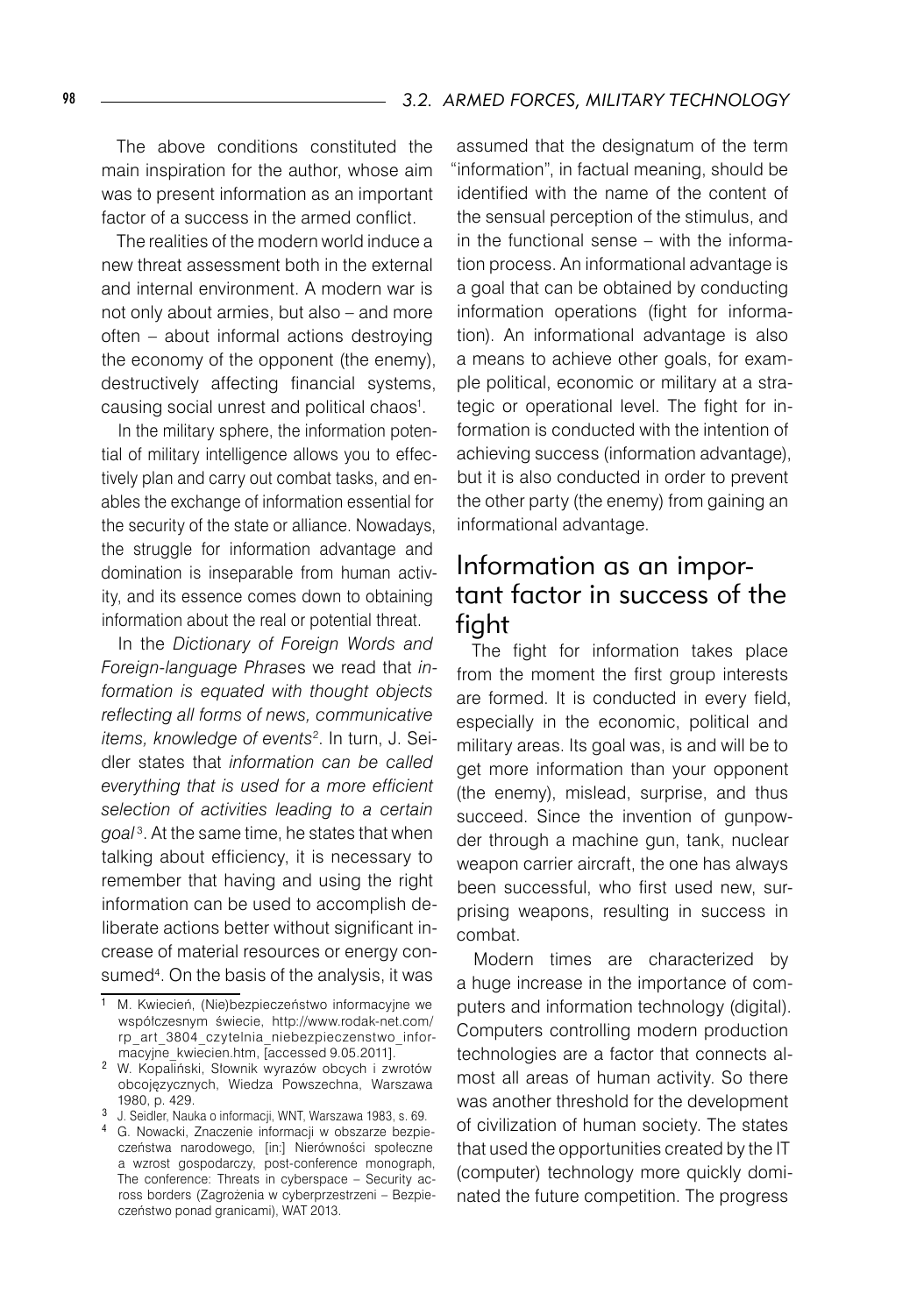in the development and application of information technology in the military field has been of particular importance. Means of communication and computer data centers based on digital technology allow to shorten the time needed to make the decision and then the appropriate actions (action time - reaction). This is achieved by using information technology on the sensorbased path – the decision center. The sensor constitutes all sources of information about the enemy, such as: reconnaissance patrol, agent, intelligence, radar, watch station or reconnaissance satellite, while the decision center is a command post where the decision is made at a given moment.

The use of information technology also allows to shorten the internal path of information, i.e. the route that includes the functionaries at a given command post, and make this information available at any time at any command level.

In the opinion of many theoreticians studying the development of civilization, information has already become a decisive factor stimulating the process of development and progress. Information also plays a decisive role in the way armed conflict is conducted, which is not only on the battlefield but in the area of information. It takes particularly distinct shape during the transition of a given country from a lower to a higher level of development.

According to the wave theory of Toffler's civilization development5 , the world as a result of diversity of levels of development is currently at three levels of existence, i.e. agrarian, industrial and informational communities (Table 1)<sup>6</sup>. Highly developed countries have reached the level of the information society, the feature of which is information combining three basic factors of production, i.e. labor, capital and land.

In Toffler's opinion, the world in the first half of the 21<sup>st</sup> century is at the above-mentioned three levels of development. The transition from a lower level to a higher one causes conflicts, resulting from the conflict of interests, competition, and the desire to dominate the periphery by the more developed center over. Achieving a higher level is possible only when acquiring new production technologies, especially computer technologies, i.e. information. Thus, a close relationship is established between the progress of civilization and the information that needs to be fought for. The necessity to fight for information led to the emergence of new forms of conflicts and ways of their resolving, i.e. fighting in the area of information – Information Warfare.

|    | PERIODS OF CIVILIZA-<br>TION | AGRARIAN (1200-1650) | INDUSTRIAL (1650-1950)    | <b>INFORMATIVE</b><br>$($ od 1950 $)$ |
|----|------------------------------|----------------------|---------------------------|---------------------------------------|
|    | structure of society         | hierarchical-tribal  | homogenous nation state   | individual global con-<br>glomerates  |
|    | economy                      | work and trade       | capital and raw materials | knowledge and symbols                 |
|    | products                     | natural resources    | mass production goods     | information and software              |
| 4. | waging war                   | man against man      | mass destruction          | impacts with precision<br>weapons     |

|--|

<sup>5</sup> Alvin Eugene Toffler (1928-2016) – American writer of Jewish descent, a futurologist, mainly known for his writing about the digital revolution, communication revolution, corporate revolution and technological singularity.

<sup>6</sup> Zob. A. Toffler, H. Toffler, Wojna i antywojna. Jak Przetrwać Na Progu XXI Wieku? Wydawnictwo Kurpisz 2006.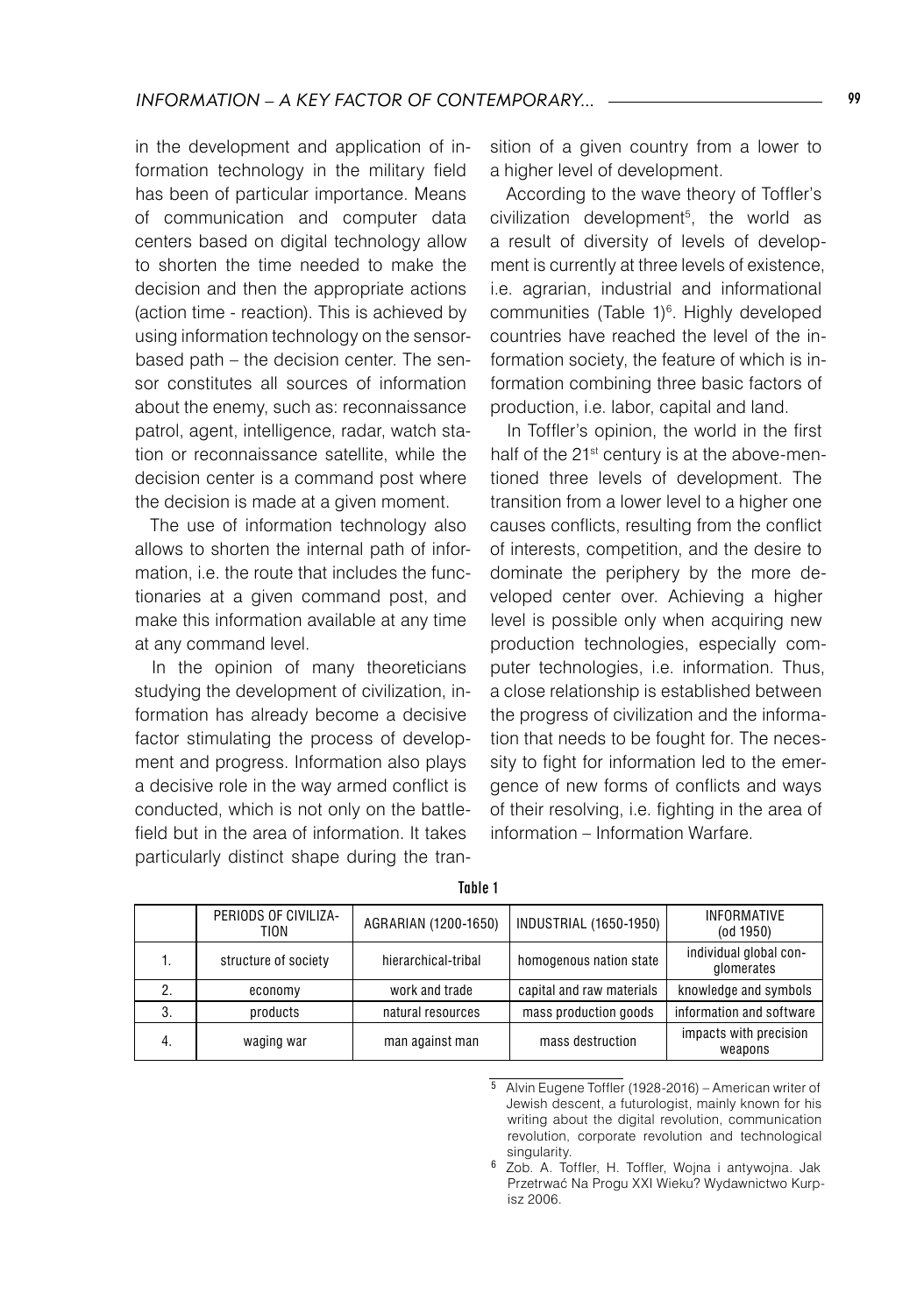#### Fighting in the information area – a quality of a new conflict

Internet computer connections, which characterize the world at the beginning of the 21st century, caused that information is widely available. The ease of access to information generates new threats. One of the basic threats is the possibility of uncontrolled leakage of confidential and secret information. An example of the fact that this phenomenon cannot be underestimated are numerous attempts to break into government computers. The second much more dangerous threat is the emergence of the possibility of influencing individuals and organizations of states on others by sending false information, i.e. disinformation.

The significance of disinformation in the course of armed conflict was already appreciated by the philosopher and commander in ancient China Sun Tzu. He wrote: *All warfare is based on deception. Hence, when able to attack, we must seem unable; when using our forces, we must seem inactive; when we are near, we must make the enemy believe we are far away; when far away, we must make him believe we are near. Hold out baits to entice the enemy. Feign disorder, and crush him*<sup>7</sup> .

In the contemporary conflict, therefore, the decisive role is played not only by the number of armored and mechanized compounds, the maintenance of which is very expensive, but information. At the same time, the states – to maintain competitive ability and ensure development - are forced to look for the possibility of using more and more modern information technologies.

At the same time, in the military field, information systems connecting the sensor with the decision center are increasingly dependent on modern civilian technologies, which are available only to highly developed countries. Thus, the vulnerability of less technologically advanced states to the impact of the former will increase. This vulnerability may be so large that it may even disrupt the functioning of the state's basic organs.

The resulting conflicts can be resolved without the involvement of armed forces. which as a result of the blocking of information necessary for their functioning, will become unable to operate efficiently in a given area or environment. Activities aimed at paralyzing the state's information system are nothing more than a struggle in the area of information. Such a fight involves not only the military area, but the whole society, because it will not only run between political and military opponents, but in every field of competition.

However, the notion of fighting in the area of information should not be understood as the use of only intangible means of influence, but also the physical destruction of the devices of the opponent's information system. This fight is carried out between command and control systems, involving bodies for acquiring, processing, transmitting and using information, as well as those that participate in disinformation, interfering with the reconnaissance and command systems of the enemy. So in contemporary conflicts, not the armed combat systems of the potential enemy, but his "nervous system" should be destroyed first. Actions to achieve this goal can therefore be called a struggle to gain dominance in the area of information.

Sun Tzu, (544 p.n.e.-496 p.n.e.) – one of the greatest ancient thinkers of the Far East, the author of *Martial Arts*, the world's oldest textbook of martial arts. Sun Tzu, Sun Pin, *Sztuka wojny*, Gliwice: One Press, Helion 2008.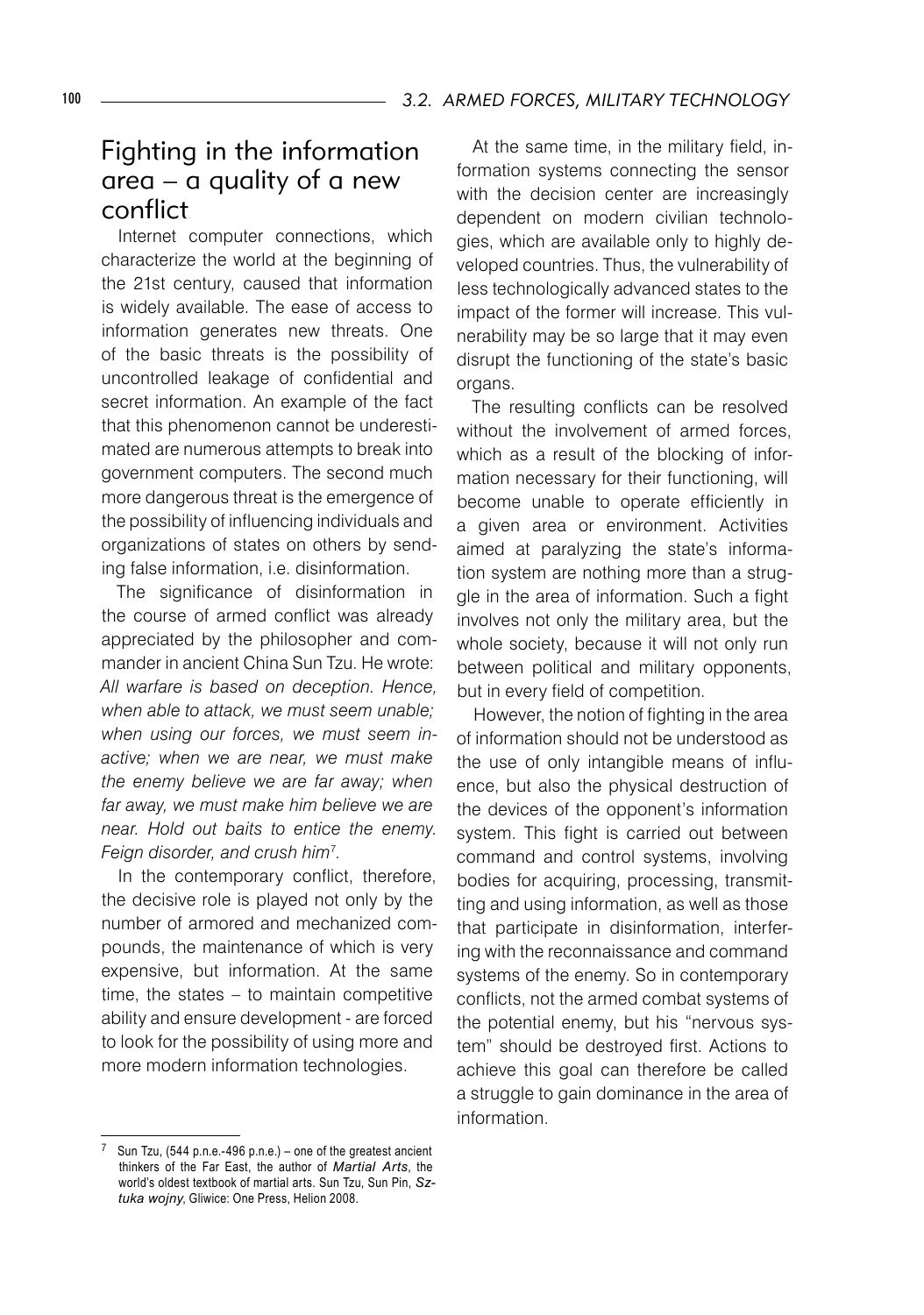## Forms of fighting in the area of information

Fighting in the information area, like combat operations, takes both active and passive forms. Active forms include offensive actions aimed at obtaining information and disrupting the enemy's command and control system. Passive forms of struggle in the area of information include defensive actions, i.e. protection of own information system. Both active and passive forms strive to maintain dominance in the area of information. At the same time, all undertakings are carried out to improve the effectiveness of their own information system.

The fight in the information area can be considered at the strategic and operational level. In strategic terms, the opponent (the enemy), as a coherent system, consists of the following elements: a command and control subsystem, economic resources, infrastructure, population and armed forces. In this sense, fighting against the enemy translates into separating the individual elements and destroying them. Combating the armed forces in a potential conflict will be an important success factor only at the operational level, where a precise attack, interfering with and destroying the command system of the enemy while ensuring freedom of action will enable success in the operational scale. At the strategic level, the fight for information concerns global problems and takes place in the area of geopolitics, geostrategy, as well as the economic policy of the state. In the purely military dimension, the struggle in the area of information aims to achieve the deterrent effect, and so it will be the actions that discourage the potential opponent (enemy) from undertaking aggression. On the other hand, if it is necessary to take intervention measures, it will be aimed at creating a sense of threat. The fight in the area of information

at the strategic level will be organized and run by the central management of the state (coalition).

At the beginning of the 21st century, the most important security threats are: international terrorism, uncontrolled population migration, international drug trafficking, organized crime, threats posed by trade and smuggling of arms, and the threat of free transit. The second group of threats are ethnic, racial and religious conflicts of local and supra-local character, on the verge of war.

In the operational dimension, the battle in the area of information concerns an opponent (enemy) on the battlefield in relation to which a specific military operation is conducted. Besides the land, air space, space or sea, it will be performed in the digital area, i.e. in the dimension of the electromagnetic field (cyberspace). In the opinion of the author, it will be necessary to pre-empt the domination of information in order to successfully carry out air, land or sea operations in the future.

## Types of fighting in the area of information

According to Western experts' views, fighting in the area of information can be divided into the following types<sup>8</sup>:

- − Command and Control Warfare, that is, disrupting the command system;
- − Intelligence Warfare, that is, counteracting to disrupt and disorganize the recognition system;
- − Psychological Warfare, that is all actions aimed at disrupting the psychological immunity of the enemy's army and society;
- − Electronic Warfare, that is, undertakings aimed at interfering with all electronic systems;

<sup>8</sup> Zob.: JP 3-13.1 – Joint Doctrine for Command and Control Warfare (C2W), JP 3-54 – Joint Doctrine for Operations Security.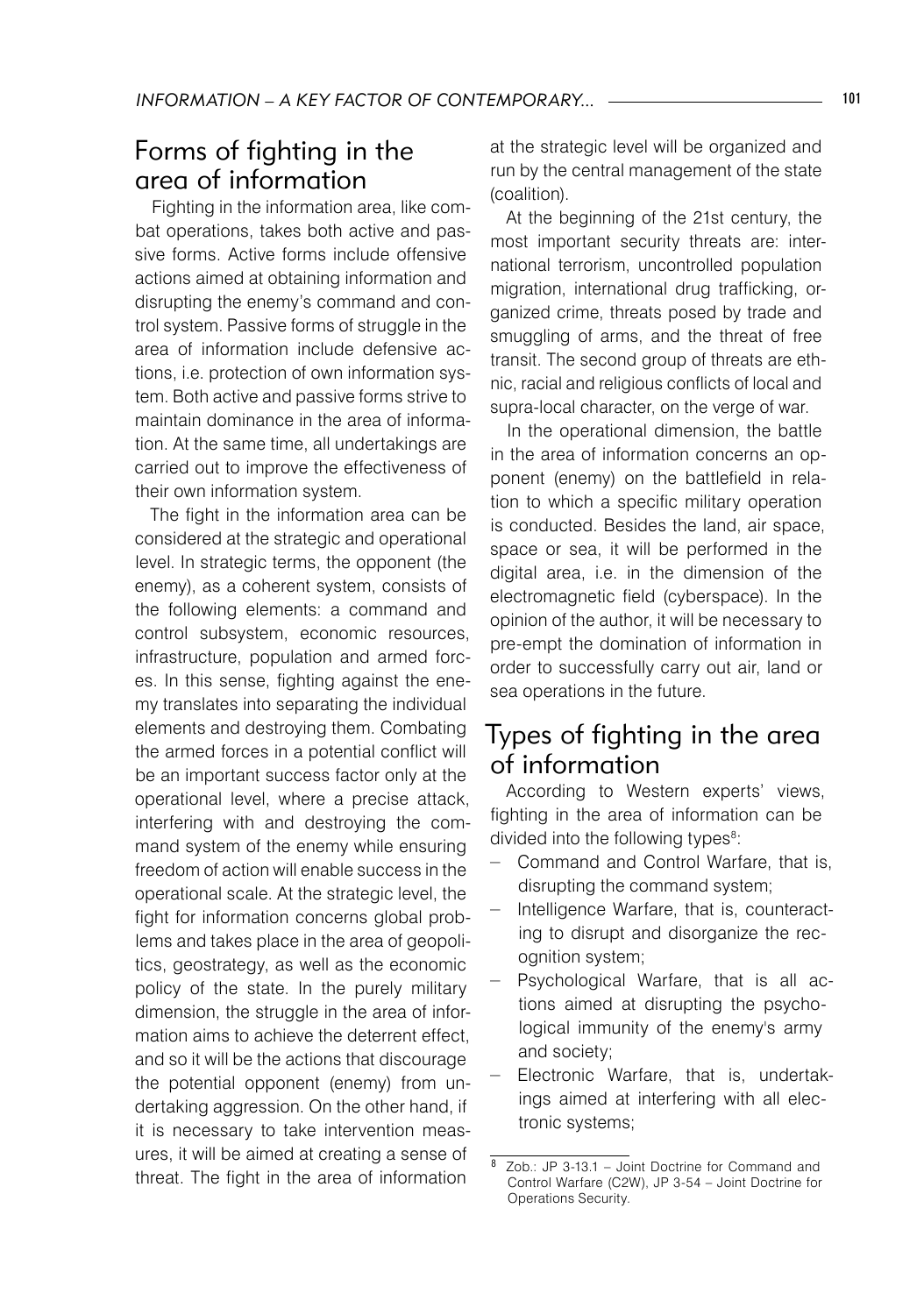- − Economic Information Warfare, that is, the fight against and economic information;
- − Hacker warfare, that is, activities involving hacking computer systems;
- − Cyber warfare, that is, getting information from scientists and organizations, for example brainwashing.

Hacker warfare and cyber warfare differ in the purpose of aggression; the former is directed against data processing systems, the latter against people.

## The course of the fight in the information area

The course of the fight in the area of information can be divided into the following stages: acquisition, electronic fight, confusion, transmission, elaboration, support of the decision-making process and protection of information. The process of obtaining information consists in gathering, segregating, pre-analyzing, drawing the first conclusions and controlling the truth. Electronic war includes the electronic recognition, incapacitation and disorganization of the work of the opponent's electronic means and systems as well as the protection of its own command and communication systems. Confusion should be understood as a series of projects related to masking, disinformation, misleading, surprise, identification, navigation and introduction of viruses to computer networks. In turn, the message includes communication maintenance, development of computer (IT) networks on the battlefield as well as multimedia and electronic correspondence.

The development of information as a next stage of struggle in the area of information includes multimedia development, merger and data integration. Support for the decision-making process consists in enabling the work of headquarters and staff in digital command systems during the development

of decisions, i.e.: information analysis, location assessment, searching for alternatives, making the decision itself, planning, performing an operational plan, putting tasks (directive, order), organization operations and organization of command and control. At this stage, the important task of fighting in the area of information is electronic fire control. The last one, or information protection, includes development of modern information protection systems, secretive command, censorship, identification and navigation.

#### **Conclusions**

The evolution of the battlefield and the dynamics of phenomena determining the course of contemporary conflicts are factors that affect the shaping of the attitude of states to the issue of national and international security. These transformations have a direct impact on the way of creating and implementing national security strategies and policies.

The growing importance of the information necessitates changes in the theory of military art and views on the role of conventional combat. Therefore, the main investment objective should be directed at the development of information technology, the use of which significantly increases the rationality of decisions made and the accuracy of attacks. Thus, due to the increased expenditures on IT systems, without the need to look for new types of weapons, it is possible to significantly increase the effectiveness of those present in arming troops. So in the future battlefield, not the quantity, but the quality of the weaponry and the systems guiding it will determine the effectiveness of the operation and the potential success.

Contemporary and future conflicts are characterized by the use of more and more precise strike force and the growing role of indirect fire. The introduction of more and more modern information technologies